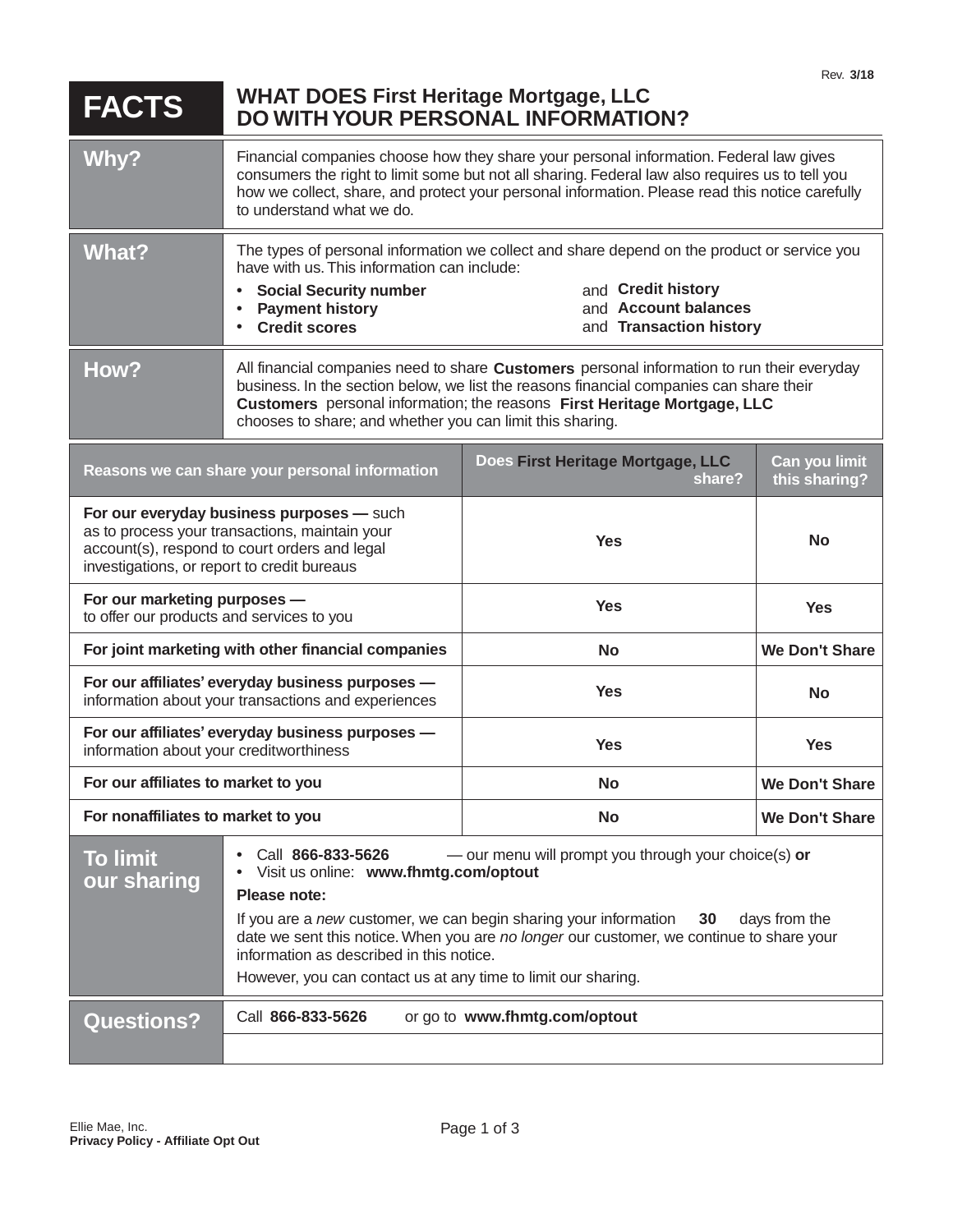| Who we are                                                                               |                                                                                                                                                                                                                                                                                                                                                                                             |  |  |
|------------------------------------------------------------------------------------------|---------------------------------------------------------------------------------------------------------------------------------------------------------------------------------------------------------------------------------------------------------------------------------------------------------------------------------------------------------------------------------------------|--|--|
| Who is providing this notice?                                                            | First Heritage Mortgage, LLC                                                                                                                                                                                                                                                                                                                                                                |  |  |
| What we do                                                                               |                                                                                                                                                                                                                                                                                                                                                                                             |  |  |
| How does First Heritage Mortgage, LLC<br>protect my personal information?                | To protect your personal information from unauthorized access<br>and use, we use security measures that comply with federal law.<br>These measures include computer safeguards and secured files<br>and buildings. We also use procedural safeguards that<br>comply with Federal standards to guard your non-public<br>personal information.                                                |  |  |
| How does First Heritage Mortgage, LLC<br>collect my personal information?                | We collect your personal information, for example, when you<br>Apply for a loan<br>$\bullet$<br>or<br><b>Provide account information</b><br>$\bullet$<br>or<br>Provide employment information<br>$\bullet$<br>or<br>Give us your contact information<br>or<br>Give us your wage statements<br>$\bullet$<br>We also collect your personal information from other<br>companies                |  |  |
| Why can't I limit all sharing?                                                           | Federal law gives you the right to limit only<br>sharing for affiliates' everyday business purposes -<br>$\bullet$<br>information about your creditworthiness<br>affiliates from using your information to market to you<br>$\bullet$<br>sharing for nonaffiliates to market to you<br>$\bullet$<br>State laws and individual companies may give you additional<br>rights to limit sharing. |  |  |
| What happens when I limit sharing<br>for an account I hold jointly with<br>someone else? | Your choices will apply to everyone on your account                                                                                                                                                                                                                                                                                                                                         |  |  |
| <b>Definitions</b>                                                                       |                                                                                                                                                                                                                                                                                                                                                                                             |  |  |
| <b>Affiliates</b>                                                                        | Companies related by common ownership or control. They can<br>be financial and nonfinancial companies.<br>• Our affiliates include nonfinancial companies such as Stanley Martin<br>Companies, First Excel Title, LLC, Lender Service Providers, LLC, &<br><b>Samson Properties</b>                                                                                                         |  |  |
| <b>Nonaffiliates</b>                                                                     | Companies not related by common ownership or control. They<br>can be financial and nonfinancial companies.<br>• First Heritage Mortgage, LLC does not share with<br>nonaffiliates so they can market to you.                                                                                                                                                                                |  |  |
| Joint marketing                                                                          | A formal agreement between nonaffiliated financial companies<br>that together market financial products or services to you.<br>• First Heritage Mortgage, LLC does not jointly market.                                                                                                                                                                                                      |  |  |